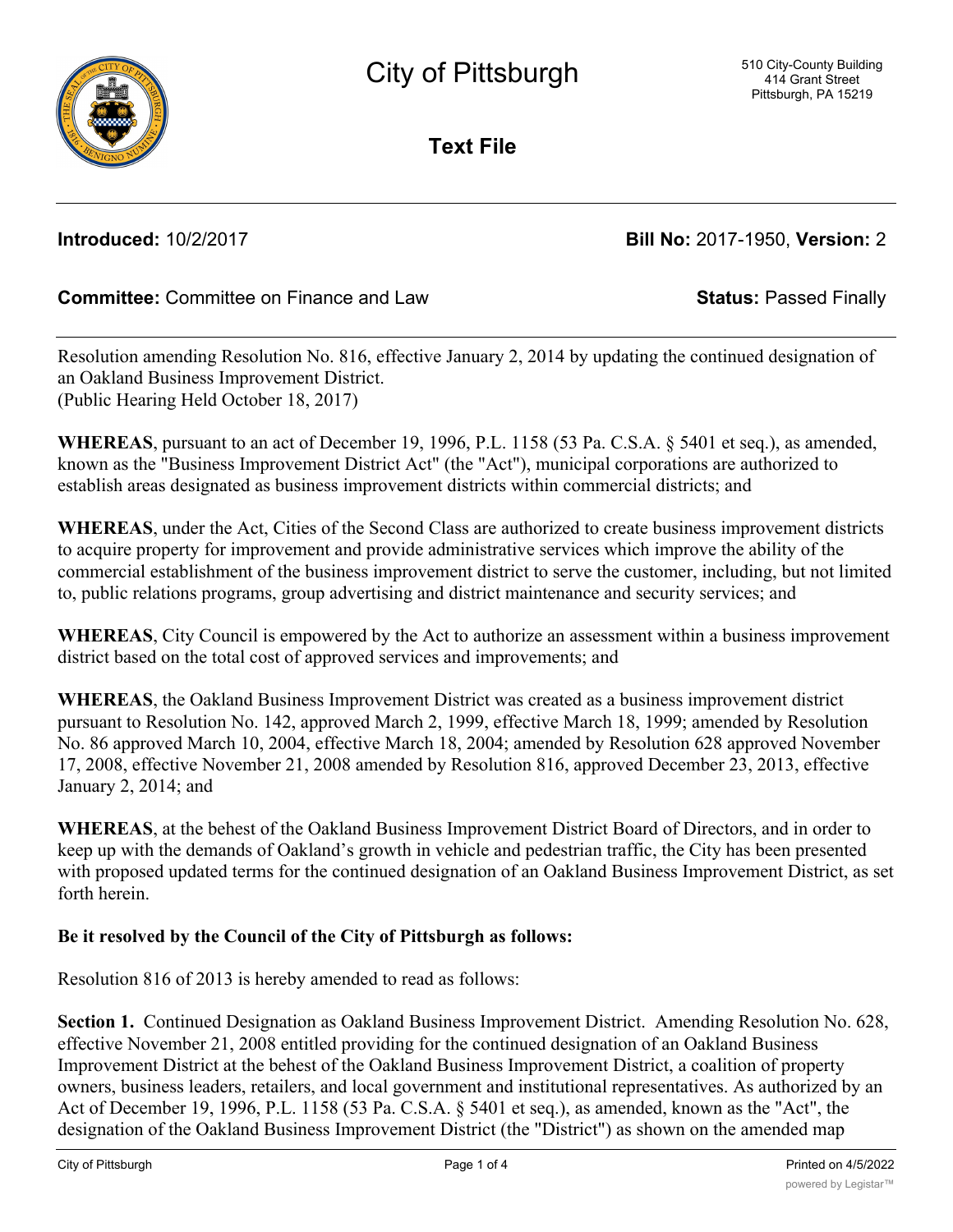## **Committee:** Committee on Finance and Law **Status:** Passed Finally

attached as Exhibit "A" is hereby continued.

Except as provided for herein, owners of office and retail buildings, parking facilities and hotels located within the District shall be subject to the special assessments authorized by the Act.

Section 2. Services and Improvements. Special assessment revenues shall be used solely for administrative services and improvements permitted by the Act and not essential government services provided by Pittsburgh City government.

Section 3. Levy of Special Assessment. There is hereby levied an assessment to pay the cost of the programs computed as follows:

A. Amount of Assessment - It is recognized that, pursuant to Section 4 of this Resolution, the Oakland Business Improvement District ("OBID") will have administrative responsibility for the District subject to Council's oversight. The amount to be raised annually by assessment is approximately \$290,000 shall not exceed \$472,808 in 2018, \$472,808 in 2019, \$578,258 in 2020, and \$601,619 **\$589,823** in 2021, **and \$601,619 in 2022,** but shall not exceed 3.8 mills based on the combined land and building values established by the Allegheny County Board of Property Assessment as of December of the preceding year. The actual cost of services and improvements to be provided will be budgeted on an annual basis, which budget shall be presented to Council by November of the preceding year. A general estimate of improvements and respective costs for the following year is attached here as "Exhibit B". Projections for future appropriate spending will be presented at the time of the hearing on the ordinance.

 B. Method of Assessment - All benefited property will be assessed at or below the maximum millage rate set by Council, which shall in no event exceed 3.8 mills. The OBID Board (as defined in Section 4), shall annually calculate the applicable millage rate based upon the combined land and building values of the benefited properties in light of the cost of planned improvements set forth in the operating budget. The millage rate may be adjusted annually by the OBID Board within the range authorized by Council. For purposes of this Resolution, "benefited properties" shall mean all taxable properties located in the geographic area contained in the District but shall specifically exclude primary residential dwellings.

 C. Payment of Assessment - The assessment shall be payable each year beginning in 2009 until the termination of the District. The total annual assessment shall be paid either in a single payment made by the last day of February of each year; or in three equal payments, the first payment made by the last day of February, the second made by the last day of April, and the third by the last day of July each year. Penalty and interest shall coincide with the current City of Pittsburgh rate structure and procedures for penalty and interest payments, after the due date.

 D. Collection of Assessment - The OBID shall be responsible for the collection of assessments. The OBID shall mail all notices regarding collection of the assessment to property owners in a manner consistent with the City of Pittsburgh Department of Finance preparation of tax notifications. The OBID shall establish a separate account, the OBID Assessment Fund, for deposit of all assessment collections. Upon the request of OBID, the City of Pittsburgh Department of Finance shall file liens as appropriate for delinquent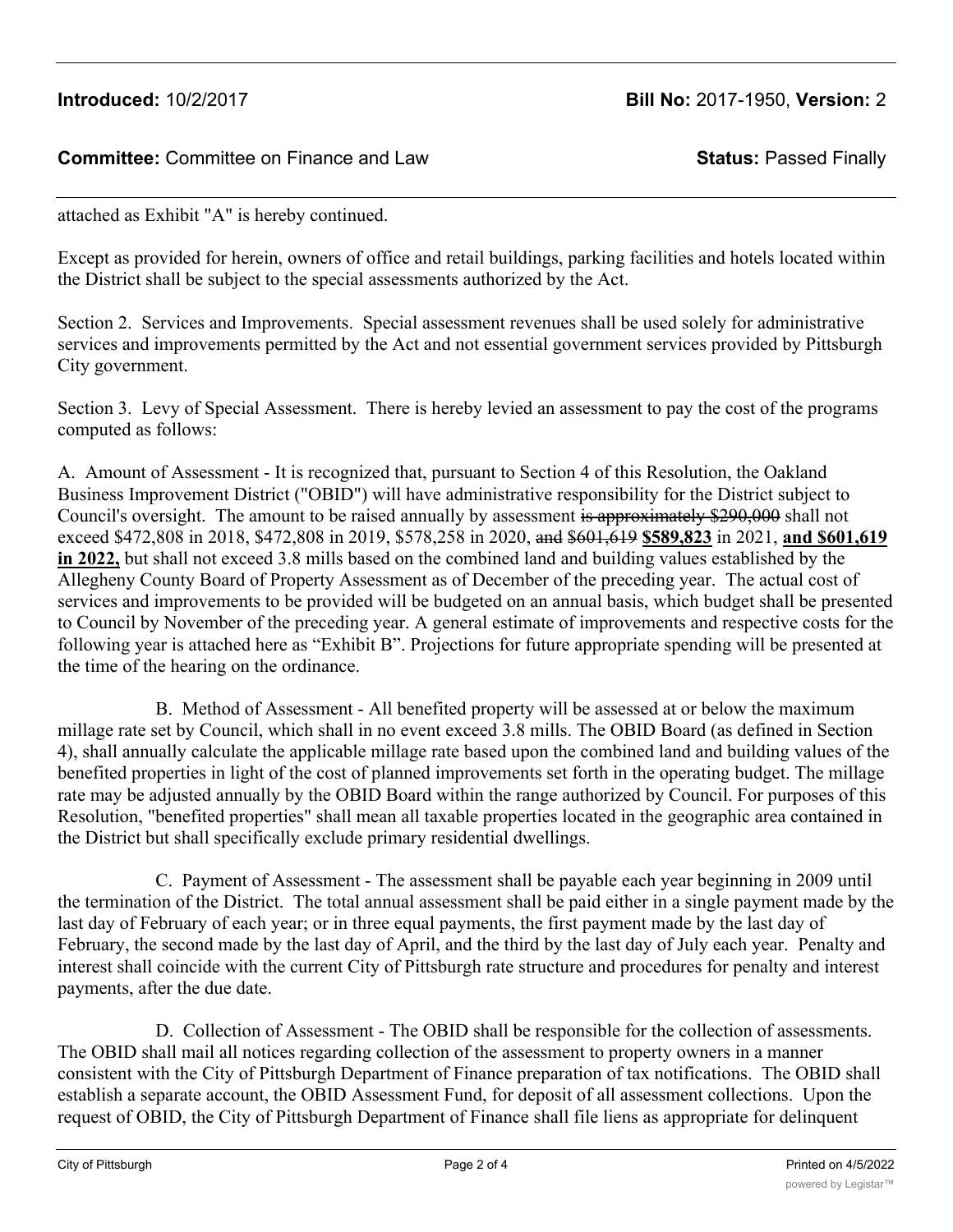# **Introduced:** 10/2/2017 **Bill No:** 2017-1950, **Version:** 2

### **Committee:** Committee on Finance and Law **Status:** Passed Finally

assessments. The OBID shall provide the City Treasurer with periodic and annual reports on collections and delinquencies.

 E. Claims on Assessments - The City Treasurer shall file claims to secure assessments in a manner consistent with the manner that City claims are filed and collected. All assessments shall constitute liens and encumbrances upon the benefited properties at the beginning of the year in the amount payable in such year only in an amount equal to the sum of: (1) the annual or installment payments becoming payable in such year, with interest and penalties, if any, thereon; and (2) the total of all payments, with interest and penalties thereon, which became due during prior years and which remain due and unpaid at the beginning of the current year.

Section 4. Administration of the District.

A. Composition of the Board of Directors - Council delegates the administration of the District's program to the OBID Board of Directors ("OBID Board"), composed of owners, their executives and agents, of properties and businesses within the Oakland Business Improvement District area, and representatives of organizations and institutions active within the OBID area. The OBID Board shall include the following:

(i) No more than five (5) owners, executives or agents of properties within the Oakland Business Improvement Area, each property with a combined land and building value for assessment purposes of less than \$600,000;

(ii) No more than five (5) owners, executives or agents of properties within the Oakland Business Improvement Area, each property with a combined land and building value for assessment purposes of more than \$600,000;

(iii) No more than five (5) owners, executives or agents of retail, service and restaurant businesses, each business a building tenant within the Oakland Business Improvement Area;

(iv) One owner, executive or agent of a financial institution within the Oakland Business Improvement Area;

- (v) One representative of an Oakland based community, civic, or cultural organization;
- (vi) One representative of the Department of City Planning;
- (vii) One representative of the City Council;
- (viii) One representative from the Mayor's office;
- (ix) One representative from the University of Pittsburgh;
- (x) One representative from the UPMC; and